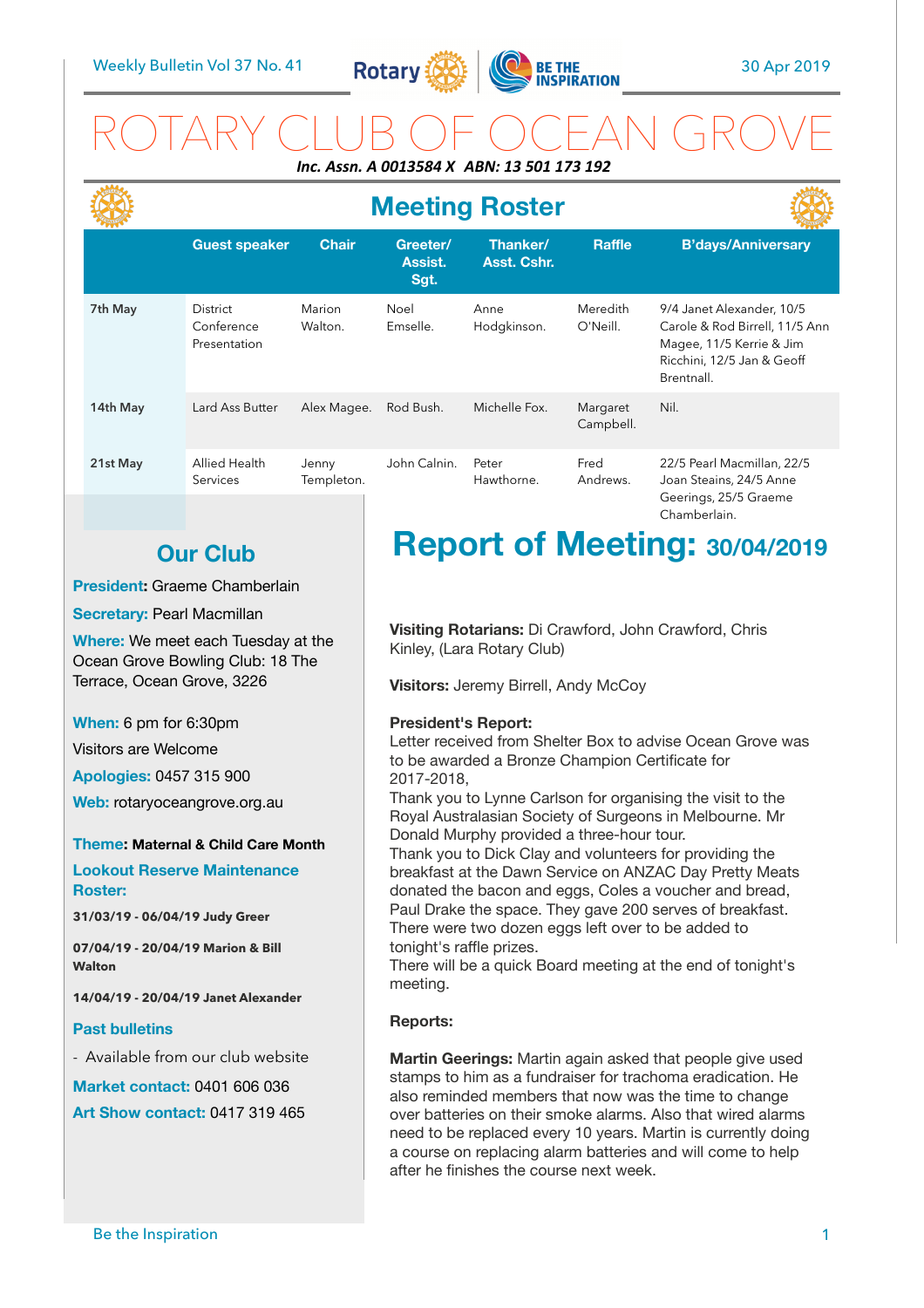# Members: Coming Events:

# Saying of the week .....

Seven days without laughter makes one weak.

### Humour ……

Hospital regulations require a wheelchair for patients being discharged. While working as a student nurse, I found one elderly gentleman--already dressed and sitting on the bed with a suitcase at his feet--who insisted he didn't need my help to leave the hospital. After a chat about rules being rules, he reluctantly let me wheel him to the elevator. On the way down I asked him if his wife was meeting him. "I don't know," he said. "She's still upstairs in the bathroom changing out of her hospital gown."

### Links ……

[Rotary International:](https://www.rotary.org) [www.rotary.org](http://www.rotary.org) 

[Rotary District 9780:](http://rotary9780.org) [www.rotary9780.org](http://www.rotary9780.org)  [Footy Tipping](http://www.footytips.com.au) [www.footytips.com.au](http://www.footytips.com.au)

## Please remember:

• APOLOGIES ARE NECESSARY! IF YOU ARE UNABLE TO ATTEND A MEETING. THOSE WHO DO NOT CONFORM WILL BE SENT A BILL, AS THE CLUB HAS TO PAY IF NO APOLOGY IS REGISTERED.

**Alan Keyes, Publicity:** At the District Conference, Clubs were asked to consult their local communities as to suitable projects. Alan will be doing this on behalf of the Board via 'The Voice' and 'Facebook' asking for responses online. This was also raised at District Assembly.

**Marian Walton, Administration:** Rotary Leadership Institute next course is running for three Saturdays in August, October and February. The Club will pay the fee. See Marian for details.

**Gordon King, Foundation:** A good number of members have taken Centurion Forms. Also, the Ocean Grove Community Association is hosting a forum of local candidates at the Bowling Club on Wednesday, 1 May.

**Victor Harnath:** Bowel Cancer month see Vic for kits or your local Pharmacy.

**Alex McGee, Footy Tipping:** There are still a few participants who have not paid their \$50. Alex was this week's winner with 9 winners. Bill Walton also had 9. Coog is on top of the ladder.

### **Di Crawford, Assistant District Governor:**

Di thanked the Club for welcoming John and herself. Four members from Ocean Grove attended District Assembly and she hopes they found it worthwhile. District change-over is at Swan Hill on the 26th May. District Conference next year starts on the 28 March in Swan Hill. The theme is the 1940s. A President's meeting is being held in Waurn Ponds on the 9th May for outgoing and incoming club presidents. The incoming District Governor has asked that, if possible, could Clubs organise joint meetings with her due to the long distances she has to travel.



### **Guest Speaker, Chris Kinley 'My Life Behind Bars'**

Chris has served as a prison officer for Corrections Victoria for 21 years. He completed a chef's apprenticeship in Port Campbell in 1987. He went to the Gold Coast and was employed at the Sheraton Hotel under Christopher and Pixie Skafe. He worked at a number of hotels

including being head chef at the Park Royal in Adelaide. At the age of 27, he decided to give up cooking and move to Melbourne to try something else.